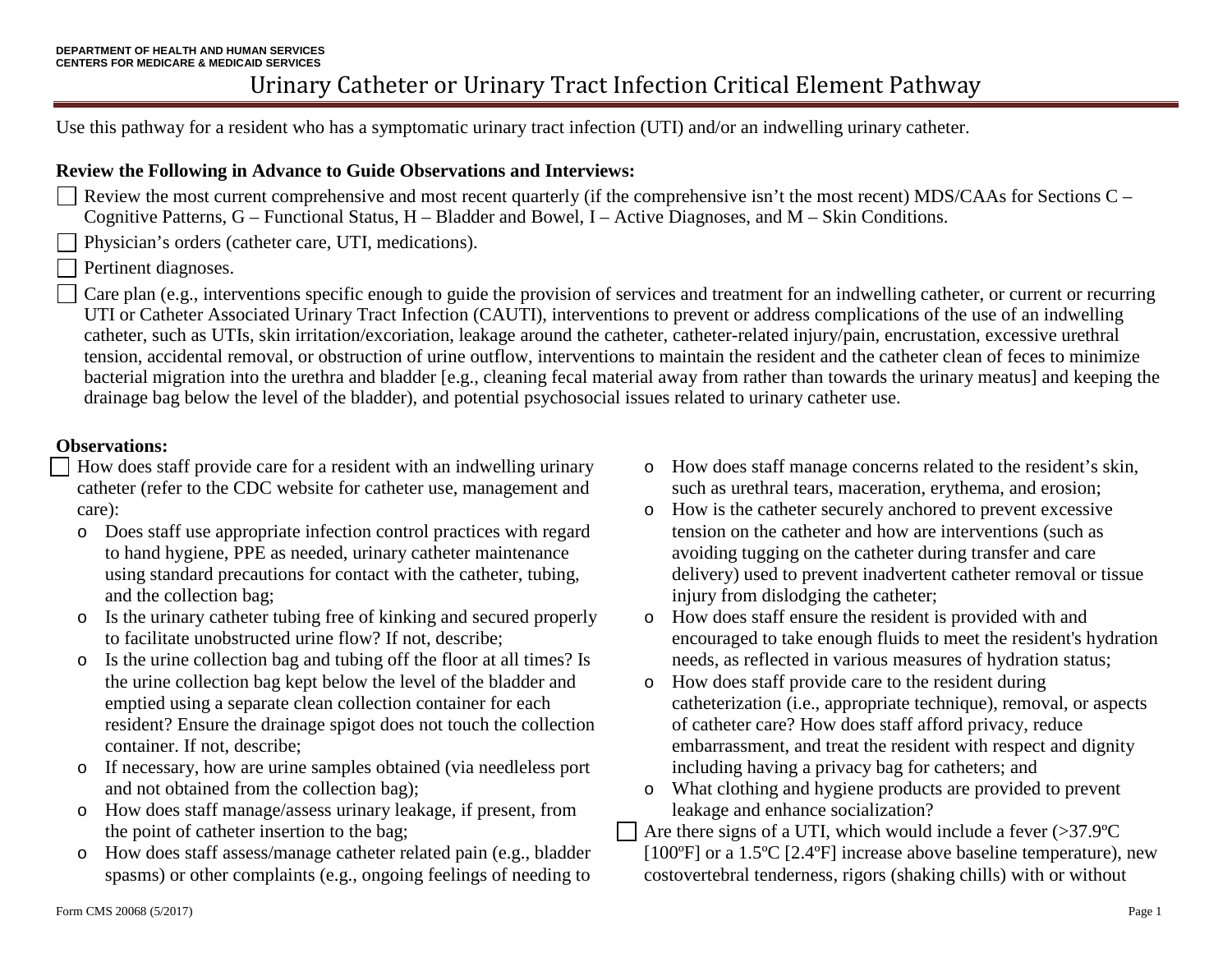### **Resident, Resident Representative, or Family Interview:**

 How has staff involved you in care plan development including whether interventions reflect preferences and choices and if the risks and benefits of a urinary catheter were discussed prior to insertion, to the extent possible?

How long has the catheter been in place? Why was the catheter inserted? How long will it be in place?

 Do you have a UTI now or a history of UTIs? How it is being treated?

#### **Nursing Aide Interviews:**

What type of training did you receive on how to handle catheters, tubing, drainage bags, and other devices during the provision of care?

### **Licensed Nurse Interviews:**

- How do you monitor the implementation of care plan interventions based upon standards of practice including infection control procedures for catheter care, skin integrity, or presence of UTIs?
- Who is allowed to insert, provide care for, and remove indwelling urinary catheters? What type of training has been provided?
- How have you assessed and addressed factors affecting the resident's urinary function and identified the clinical rationale for use of a urinary catheter upon admission and as indicated thereafter?
- What preventive interventions have been implemented to try to minimize complications from a urinary catheter or remove the catheter, if no longer clinically indicated, in accordance with the resident's need and current standards of practice? What were the results of the attempts?
- Does the resident currently have a UTI? If so, for how long and how is it being treated?
- What is the resident risk for UTIs? Does the resident have a history

void); identified cause, or new onset of delirium?

- How frequently is catheter care provided and by whom? Do you have skin issues (such as maceration, erosion)? If so, what type of care is provided for this?
- $\Box$  Do you have discomfort or pain related to the use of the catheter? Have you reported this to staff? Where is the pain located? What do you think is causing the pain? How is your pain being managed?
- What, when, and to whom do you report changes or concerns related to catheter use, including potential symptoms for a UTI, such as acute costovertebral angle pain or tenderness, suprapubic pain, or either an acute change in mental status or acute functional decline?
- What infection assessment tools or management algorithms do you use for antibiotic use for one or more infections (e.g., Situation, Background, Assessment, Recommendation [SBAR] tool for UTI assessment, application of the Loeb minimum criteria for initiation of antibiotics which would include a fever of 100°F or 2.4°F above baseline, suprapubic pain, new costovertebral angle tenderness rigors [shaking chills] with or without identified cause, or new onset of delirium)?
- What preventive interventions have been implemented to try to minimize the occurrence of symptomatic UTIs and address correctable underlying causes to remain consistent with the resident's assessed need and current standards of practice?
- What care and treatment is provided to prevent incontinence or improve urinary continence and restore as much normal bladder function as is possible to minimize the resident's risk for the development of UTIs?
- Was the attending practitioner notified of a change in the resident's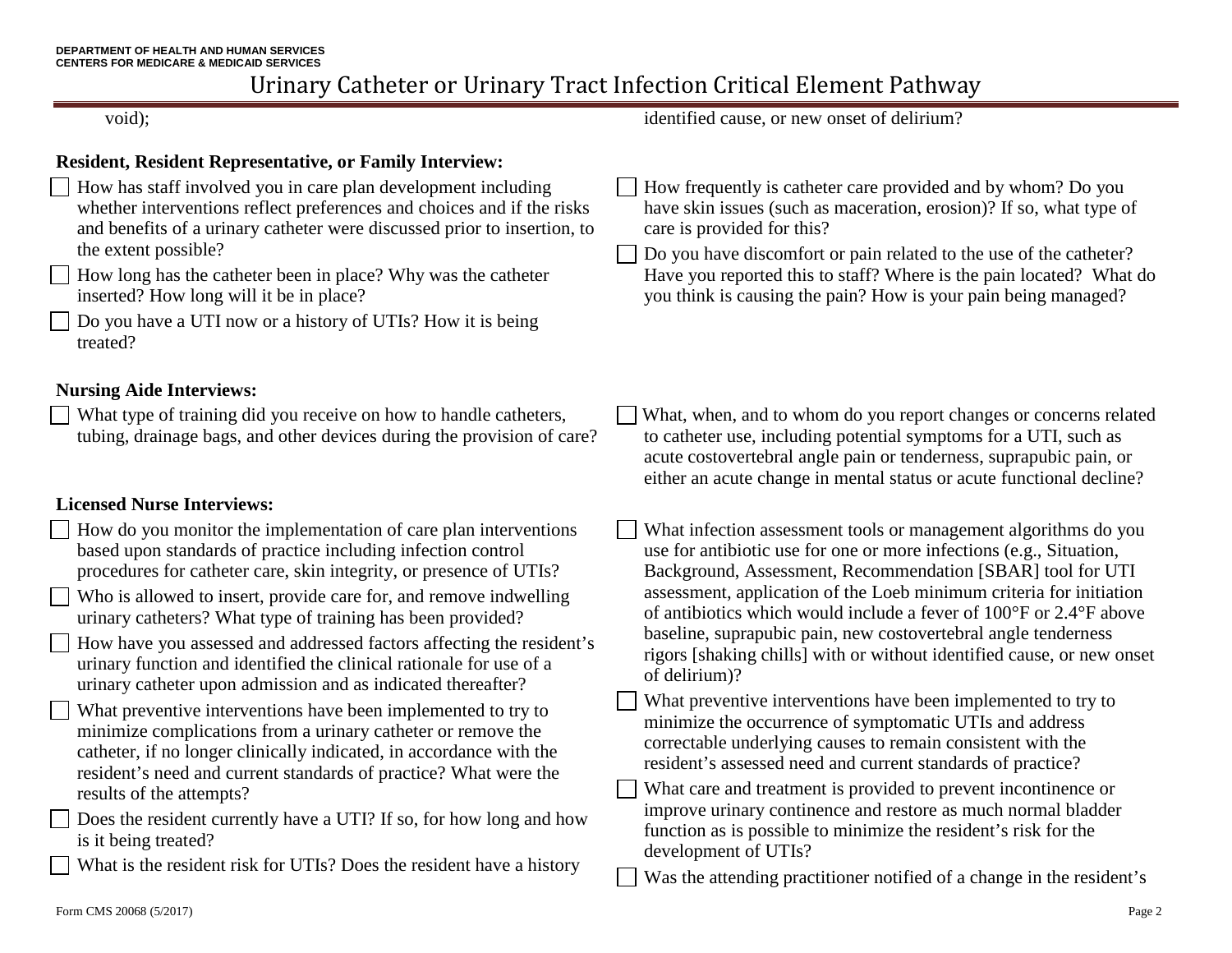of recurring, persistent, or chronic UTIs? If so, describe. condition or development of symptoms that may represent a symptomatic UTI? If so, what interventions were provided? **Record Review:**  Review the progress notes (nursing, therapy) pharmacist reports, lab reports, and flow sheets/forms that document the resident's continence history, use of an indwelling catheter and/or presence of symptomatic UTIs. If the resident has an indwelling urinary catheter, is there a valid clinical indication consistent with evidence-based guidelines as documented by the attending practitioner for the use of the catheter, which includes ongoing assessment and orders for the removal when the clinical condition demonstrates that catheterization is no longer necessary? If not, describe. What potential alternatives were addressed to prevent the extended use of an indwelling catheter, if possible? Recognize and assess for complications related to the catheter? For a resident who has persistent leakage around the catheter, does the assessment identify factors that may contribute to leakage include irritation by a large balloon or by catheter materials, excessive catheter diameter, fecal impaction, and improper catheter positioning? What risk factors does the resident have for catheter blockage such as alkaline urine, poor urine flow, proteinuria, and/or pre-existing bladder stones? What factors, risks, and history does the resident have with recurring or persistent UTIs? For a resident with an indwelling urinary catheter with recurring UTIs, how does the facility assess for possible impairment of free urine flow through the catheter, assess techniques used for catheter care and for perineal hygiene including the removal of fecal soiling, and to reconsider the relative risks and benefits of continuing the use of an indwelling catheter? What was the assessment for the decision to treat a UTI? Was it based upon a thorough evaluation and assessment of the resident? Is If a resident or resident representative has requested the use of or refused to allow the removal of an indwelling urinary catheter, what is the reason? What counseling was provided to assist the resident in understanding the clinical implications and risks associated with the use of a catheter without an indication for continued use? Was the care plan revised to address the education being provided, including interventions to restore as much urinary function as possible without the use of catheter? Is the care plan comprehensive? Does it address identified needs, strengths, and quantifiable measureable goals with timeframes, resident involvement, treatment preferences, and choices? Has the care plan been revised to reflect any changes? What information and education was provided to the resident/representative on the risks and benefits, the clinical indications for the use of an indwelling catheter, how long use is anticipated, and when and why a catheter must be removed? How has the facility addressed potential psychosocial issues related to the use of an indwelling urinary catheter, such as social withdrawal, embarrassment, shame, humiliation, isolation, and promoted treating the resident with respect and dignity? For a resident with a catheter: o What type of care is provided for the indwelling catheter? What type of drainage system is used? What steps are taken for maintaining free flowing urine; and o What measures are being used to promote sufficient fluid intake, including alternatives such as food substitutes that have a high liquid content, if there is reduced fluid intake? If concerns are identified, review QAA to determine if they are identifying, assessing, and monitoring: o For the presence of indwelling urinary catheters; o The presence of UTIs and appropriate treatment based upon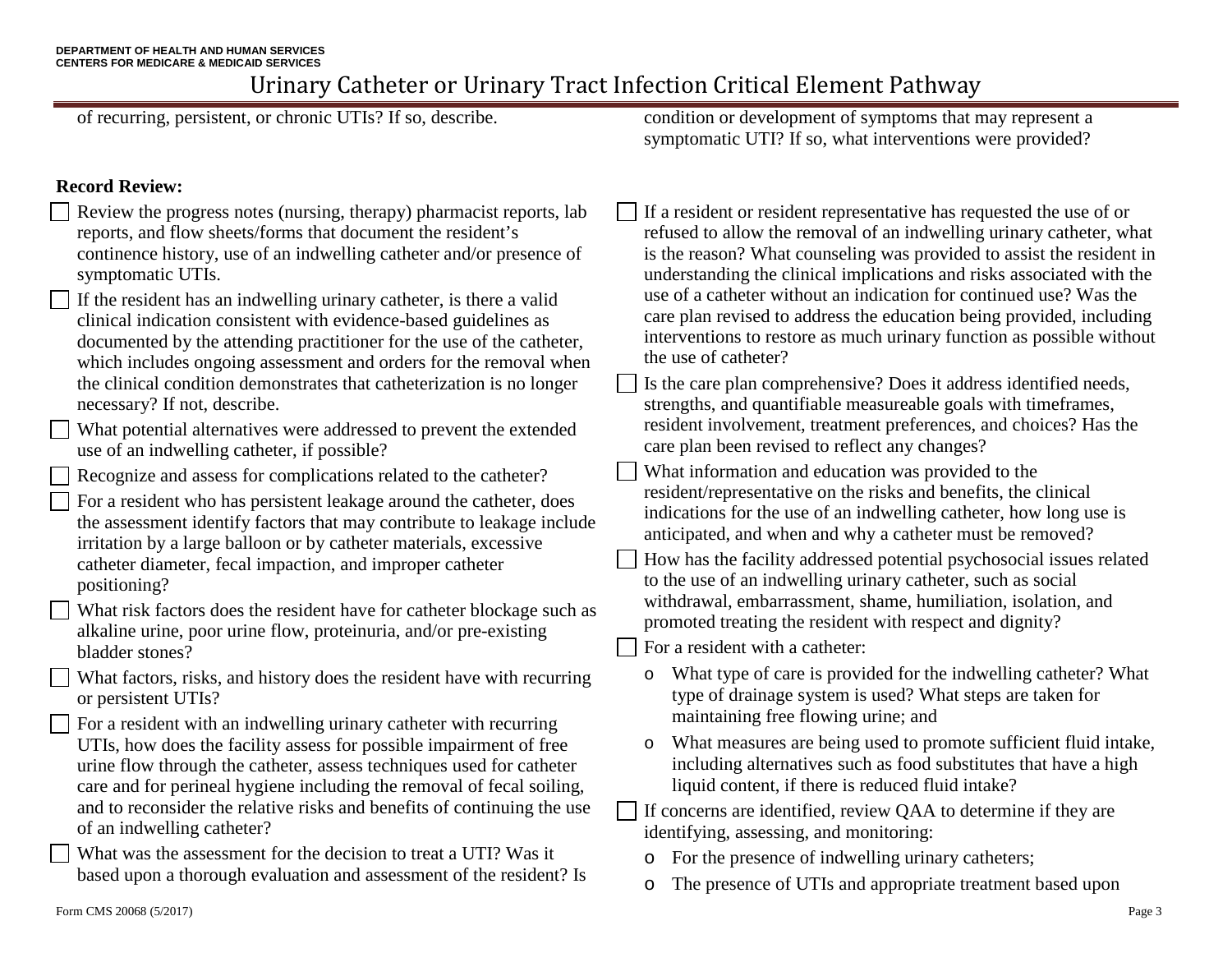- there a rationale for the indication of use of antibiotics for treatment?
- If concerns are identified, review resident care policies and procedures related to indwelling urinary catheters.
- After a catheter was removed that was inserted for obstruction or overflow incontinence, what was the assessment for post-void residuals?

standards of practice;

o Interventions implemented to prevent the unnecessary use of urinary catheters; and Interventions for the prevention, to the extent possible, of UTIs.

## **Critical Element Decisions:**

- 1) Based on observations, interviews, and record review, did the facility provide appropriate and sufficient services, treatment and care, based upon current standards of practice and the resident's comprehensive assessment and care plan to:
	- Ensure that a resident who enters the facility without an indwelling catheter is not catheterized unless the resident's clinical condition demonstrates that catheterization was necessary;
	- Ensure that a resident who enters the facility with an indwelling catheter or subsequently receives one is assessed for removal of the catheter as soon as possible unless the resident's clinical condition demonstrates that catheterization is necessary; and
	- Ensure that a resident receives appropriate treatment and services to prevent urinary tract infections to the extent possible. If No, Cite F690
- 2) Did the facility use appropriate hand hygiene practices and PPE when providing catheter care, and/or handle catheter bag and tubing in accordance with infection control standards of practice? If No, cite F880
- 3) For newly admitted residents and if applicable based on the concern under investigation, did the facility develop and implement a baseline care plan within 48 hours of admission that included the minimum healthcare information necessary to properly care for the immediate needs of the resident? Did the resident and resident representative receive a written summary of the baseline care plan that he/she was able to understand? If No, cite F655

NA, the resident did not have an admission since the previous survey OR the care or service was not necessary to be included in a baseline care plan.

4) If the condition or risks were present at the time of the required comprehensive assessment, did the facility comprehensively assess the resident's physical, mental, and psychosocial needs to identify the risks and/or to determine underlying causes, to the extent possible, and the impact upon the resident's function, mood, and cognition?

If No, cite F636

NA, condition/risks were identified after completion of the required comprehensive assessment and did not meet the criteria for a significant change MDS OR the resident was recently admitted and the comprehensive assessment was not yet required.